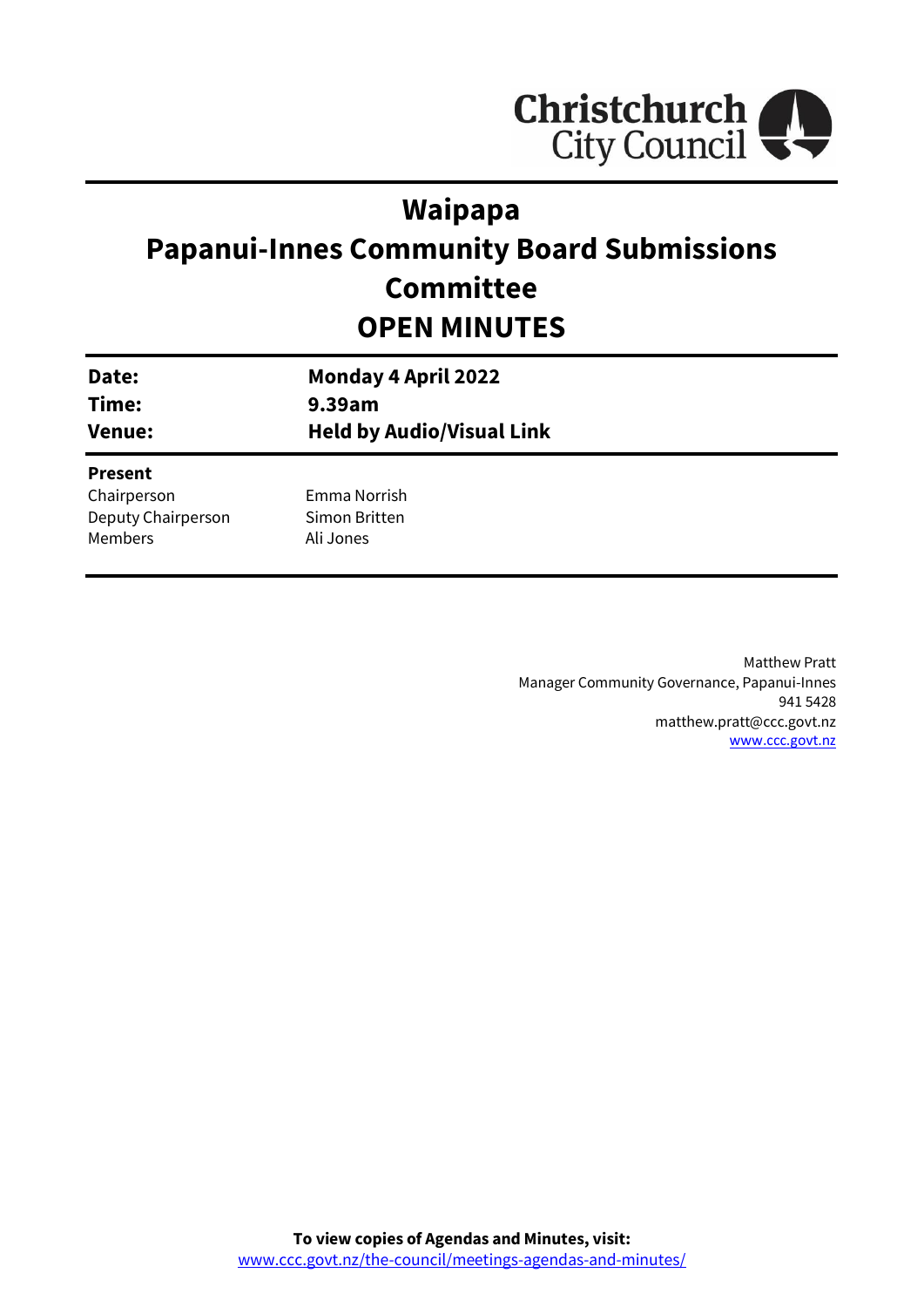

#### **Part A Matters Requiring a Council Decision**

**Part B Reports for Information**

#### **Part C Decisions Under Delegation**

**Secretarial Note:** This meeting was held via audio/visual link on the Zoom platform due to New Zealand being at the red setting of the Covid-19 Protection Framework (the Traffic Alert system) on the date the meeting was scheduled. These minutes provide a written summary of the meeting proceedings.

The agenda was dealt with in the following order.

## **1. Apologies Ngā Whakapāha**

There were no apologies received.

## **2. Declarations of Interest Ngā Whakapuaki Aronga**

There were no declarations of interest recorded.

## **2A.Suspension of Standing Orders**

Ali Jones moved that the relevant Standing Orders be suspended to enable informal discussion to consider making a submission on behalf of the Board to the Council on the Draft Annual Plan 2022-2023, and on any other of the concurrent consultations referenced in Agenda Item 3 that the Committee may wish to. The motion was seconded by Simon Britten and when put to the vote was carried unanimously.

#### **Committee Resolved PCBSC/2022/00001**

That pursuant to Standing Order 3.5 (Temporarily Suspension of Standing Orders), the following Standing Orders be suspended to enable informal discussion regarding Agenda Item 3:

17.5 Members may speak only once

18.1 General procedure for speaking and moving motions.

Ali Jones/Simon Britten **Carried**

## **3. Draft Annual Plan 2022/23 and Concurrent Consultations**

#### **Committee Consideration**

The Committee took the report as read, and noting its delegated authority to lodge submissions on behalf of the Waipapa Papanui-Innes Community Board, considered that it would make a submission on behalf of the Board in respect of the Council's Draft Annual Plan 2022/23, and on the concurrent consultation regarding 'Opting out of kerbside collection and targeted rate', but did not think it should submit on the other two concurrent consultations noted.

The Committee discussed and developed the contents of the Board submissions framed around the questions asked in the consultations. The Committee discussed its feedback on the proposed average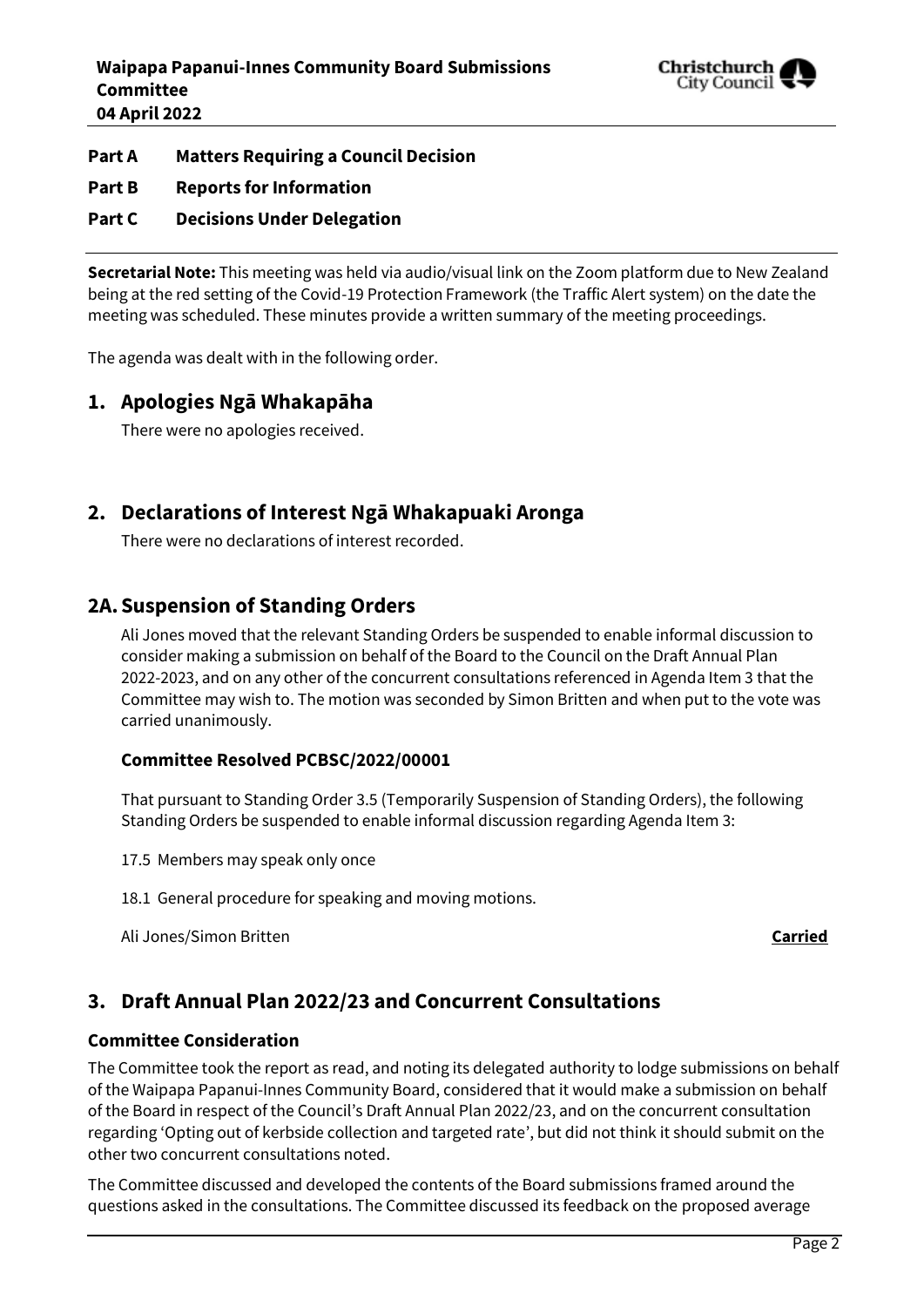### **Waipapa Papanui-Innes Community Board Submissions Committee 04 April 2022**



rates increase in terms of acknowledging the tough economic times the pandemic has created, prioritising essential items/services over nice-to-haves, and spending smarter to acknowledge that these are not BAU times. The Committee supported rates impacts not higher than those signalled in the LTP to balance relieving the burden on ratepayers with prioritising items included in the LTP that should be delivered as important to a safe and functional community.

In this regard, the Committee discussed proposed changes to spending, noting its particular support for the key projects listed out in its submission on the Draft Annual Plan, especially those relating to safety issues and delivering on transport/cycleway improvements the community has been held up and hindered on.

The Committee discussed differing perspectives on the Edgeware Pool grant, ultimately including it as supported based on the majority view, with the concern at the quantum of spending balanced by consideration of the significant housing intensification in the St Albans area, and the great amenity of such a community asset. The Committee considered the support, including the in-kind support, the community group should receive. The Committee also considered the broader advantages of such a local facility in terms of such matters as reduced emissions resulting from diminished travel to more distant facilities, and the relevant contribution to the Council's climate change target.

The Committee reflected on the online tool that informs the public around the budget increases, noting that the increase in grants tagged within the online tool to Innes as the primary ward included the Pukeko Centre, which is in fact in another ward, revealing the limitations on the tool in sometimes tagging to the ward line items with budgets shared by other wards.

Similarly the Committee discussed the limited detail within the online tool around what exactly the budgets for projects covered and reasons for deferrals, though acknowledged that Board Chairs had previously been broadly briefed on supply chain issues, deliverability and inflation in the current environment of the pandemic.

The Committee had no feedback on proposed changes to Revenue and Financing and Rates Remission policies or to fees and charges.

In terms of the capital programme, the Committee discussed submitting that the Board supports keeping the focus of the LTP around prioritising the road and footpath programme, and reiterating this is not a time for BAU and the Council should be prioritising essential items/services in order to keep their own costs down and to relieve the burden on ratepayers.

The Committee then considered that submission be made on behalf of the Board in relation to the consultation on 'Opting out of kerbside collection and targeted rate' that would support the proposed changes, noting that with increasing intensification there is a need for practical alternatives to large kerbside clusters of individual units' bins. The Committee also discussed including that the Board considers that where alternative arrangements are made, monitoring is required to ensure adherence to waste minimisation management plans.

The Committee finally considered that the Board would signal their wish to speak to the Hearings Panel in respect of the submissions and, prior to voting on the approval of them, Emma Norrish moved that the Standing Orders set aside at the start of the meeting be resumed. That motion was seconded by Simon Britten and when put to the vote was carried unanimously.

Thereupon Emma Norrish moved that the submissions drafted by the Committee within the meeting be approved as the Board's submissions to the Council in these matters, with authorisation given to the Chairperson to approve any amendments prior to lodging the submissions that are considered to: improve the expression of the Board's submissions; correct any mistake; or address any unintended omission. That motion was seconded by Simon Britten and when put to the vote was carried unanimously.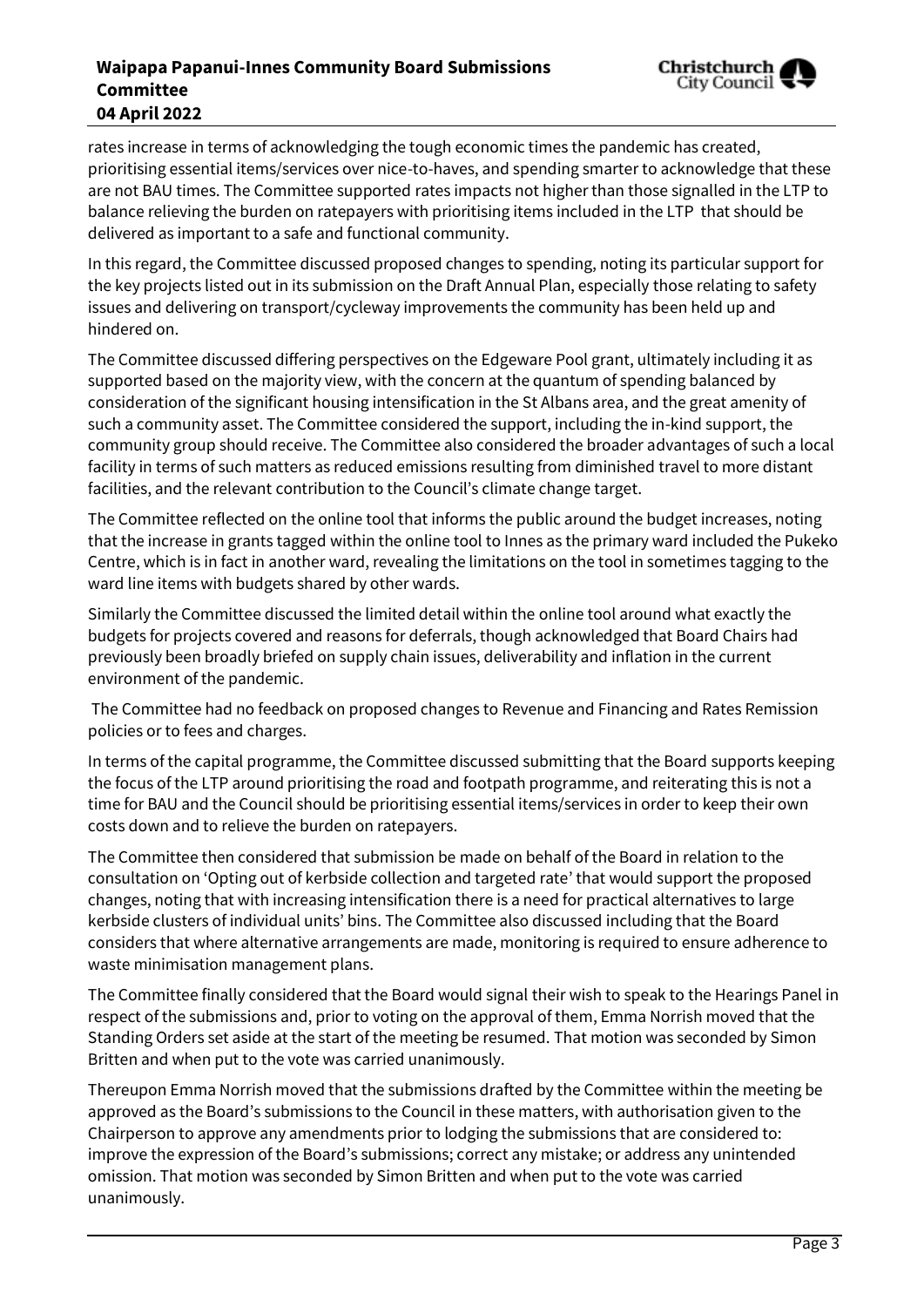

#### **Staff Recommendations**

That the Waipapa Papanui-Innes Community Board Submissions Committee:

- 1. Notes its delegated authority to lodge submissions on behalf of the Waipapa Papanui-Innes Community Board.
- 2. Considers making a submission on behalf of the Board to the Council on the Draft Annual Plan 2022/23.
- 3. Notes the concurrent consultations that submissions may also optionally be made on:
	- a. Opting out of kerbside collection and targeted rate.
	- b. Proposal to increase rates on vacant central city land.
	- c. Proposal for a new Policy on Māori freehold land.

#### **Committee Resolved PCBSC/2022/00002**

#### **Resumption of Standing Orders**

That the standing orders set aside in 2A. above, be resumed.

#### Emma Norrish/Simon Britten **Carried**

#### **Committee Resolved PCBSC/2022/00003**

That the Waipapa Papanui-Innes Community Board Submissions Committee:

- 1. Notes its delegated authority to lodge submissions on behalf of the Waipapa Papanui-Innes Community Board.
- 2. Approves the following submission to the Council on behalf of the Waipapa Papanui-Innes Community Board regarding the Draft Annual Plan 2022/23:

| Question                   | <b>Feedback</b>                                                                                                                                                                                                                                                                                                          |
|----------------------------|--------------------------------------------------------------------------------------------------------------------------------------------------------------------------------------------------------------------------------------------------------------------------------------------------------------------------|
| What do you think of our   | The Waipapa Papanui-Innes Community Board thanks the Council for                                                                                                                                                                                                                                                         |
| proposed average           | the opportunity to submit on the Draft Annual Plan 2022/23.                                                                                                                                                                                                                                                              |
| residential rates increase | The Board notes that this is a challenging time for many ratepayers                                                                                                                                                                                                                                                      |
| of 4.86% and 4.96% across  | but also for Council (such as with increasing construction costs).                                                                                                                                                                                                                                                       |
| all ratepayers (which is   | The Board supports the Council keeping rates impacts no higher than                                                                                                                                                                                                                                                      |
| lower than the 4.97%       | what was signalled in the Long Term Plan 2021-31, considering that it                                                                                                                                                                                                                                                    |
| signalled in the Long Term | should be looking to keep rates increases as low as possible due to                                                                                                                                                                                                                                                      |
| Plan 2021-31)?             | the tough economic times ratepayers are experiencing.                                                                                                                                                                                                                                                                    |
|                            | The Board is aware of the challenges the Council faces as a<br>consequence of the pandemic and associated issues. This is not a<br>time for BAU (Business As Usual) and the Council should be<br>prioritising essential items/services in order to keep their own costs<br>down and to relieve the burden on ratepayers. |
| Do you have any            | The Board wishes to express its particular support for:                                                                                                                                                                                                                                                                  |
| comments about our         | Bringing funding forward on Project 12692 (Belfast Park Cycle and                                                                                                                                                                                                                                                        |
| proposed changes to        | Pedestrian Rail Crossing) – it is a big safety issue;                                                                                                                                                                                                                                                                    |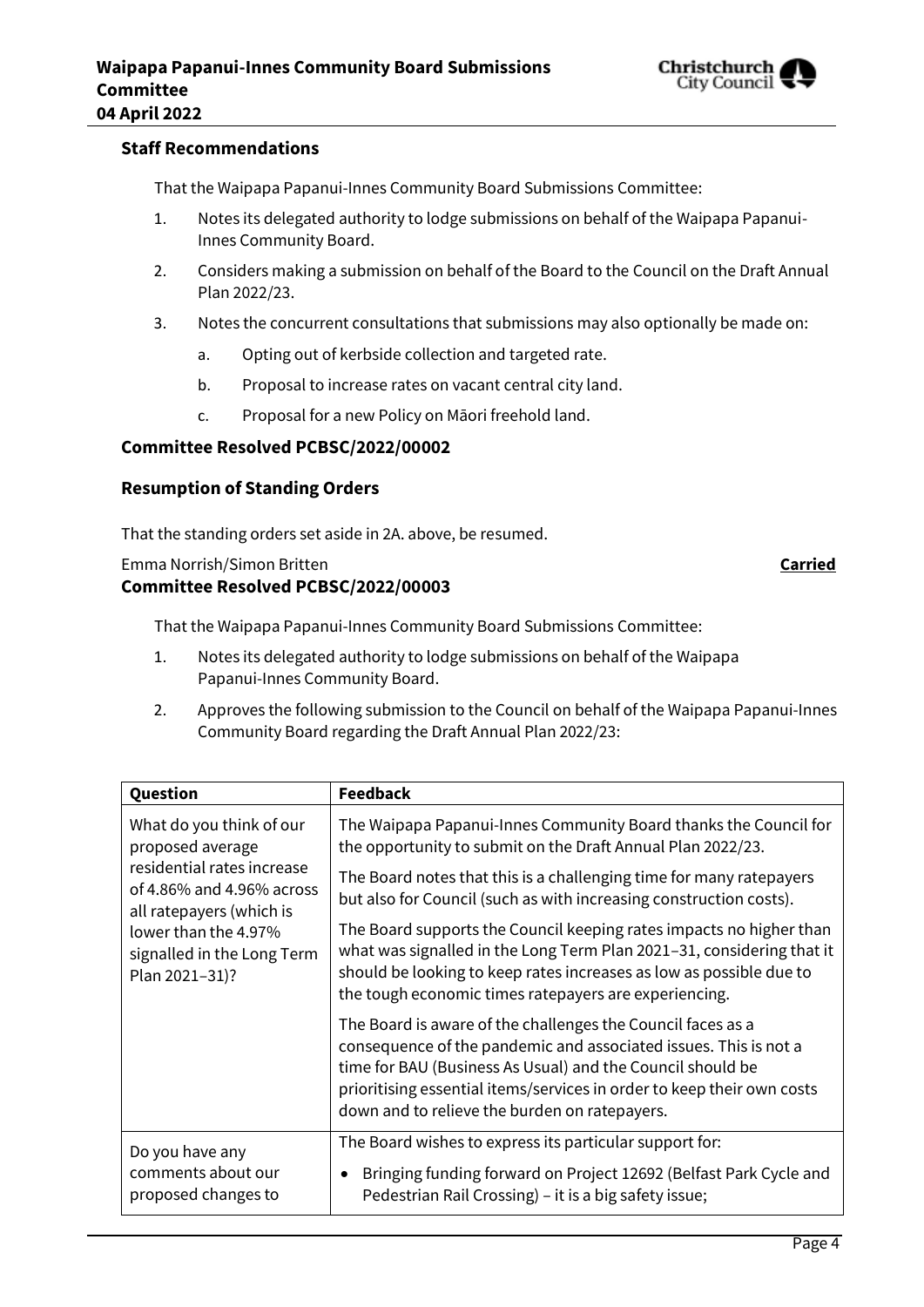

| revenue, spending and<br>borrowing?                                                                                                                                                                 | Project 67987 (Greers/Langdons Traffic Lights);<br>$\bullet$                                                                                                                                                                                                                                                                                        |  |
|-----------------------------------------------------------------------------------------------------------------------------------------------------------------------------------------------------|-----------------------------------------------------------------------------------------------------------------------------------------------------------------------------------------------------------------------------------------------------------------------------------------------------------------------------------------------------|--|
|                                                                                                                                                                                                     | Project 23097 (Northern Line Tuckers to Sturrocks) being<br>٠<br>constructed as soon as possible to improve the cycleway and<br>address safety concerns;                                                                                                                                                                                            |  |
|                                                                                                                                                                                                     | Project 23098 (Northern Line Blenheim to Restell) Harewood Road<br>$\bullet$<br>crossing being constructed as soon as possible (the Board notes<br>its disappointment there appears to be further delay with this<br>project);                                                                                                                      |  |
|                                                                                                                                                                                                     | Project 23101 (Nor'West Arc Stage 3) being constructed as soon as<br>$\bullet$<br>possible (the Board also request that the upgrade of Condell Ave<br>be done at the same time as this work);                                                                                                                                                       |  |
|                                                                                                                                                                                                     | The three sections of the Wheels to Wings Cycleway (Projects<br>$\bullet$<br>26611, 26612 and 26613) being implemented as soon as possible -<br>the community has been waiting a long time for this; and                                                                                                                                            |  |
|                                                                                                                                                                                                     | The capital grant of \$3 million to develop a new outdoor pool in<br>$\bullet$<br>Edgeware noting the significant housing intensification in the<br>St Albans area.                                                                                                                                                                                 |  |
| Do you have any<br>comments about our<br>capital programme (for<br>example, our roads and<br>footpaths, our water,<br>wastewater, surface water<br>and waterways, our<br>facilities and our parks)? | The Board supports keeping the focus of the Long Term Plan 2021-31<br>around prioritising the road and footpath programme. The Board<br>reiterates its comment that this is not a time for BAU and the Council<br>should be prioritising essential items/services in order to keep their<br>own costs down and to relieve the burden on ratepayers. |  |
| Do you want to speak to<br>the Hearings Panel                                                                                                                                                       | Yes                                                                                                                                                                                                                                                                                                                                                 |  |

3. Approves the following submission to the Council on behalf of the Waipapa Papanui-Innes Community Board regarding the Opting out of kerbside collection and targeted rate:

| Question                                              | <b>Feedback</b>                                                                                                                                                                  |
|-------------------------------------------------------|----------------------------------------------------------------------------------------------------------------------------------------------------------------------------------|
| Do you support the proposed<br>changes?               | The Board supports the proposed changes - with increasing<br>intensification there is a need for practical alternatives to<br>large kerbside clusters of individual units' bins. |
|                                                       | The Board considers that where alternative arrangements<br>are made, monitoring is required to ensure adherence to<br>their waste minimisation management plan.                  |
| Do you want to speak to the<br><b>Hearings Panel?</b> | Yes                                                                                                                                                                              |